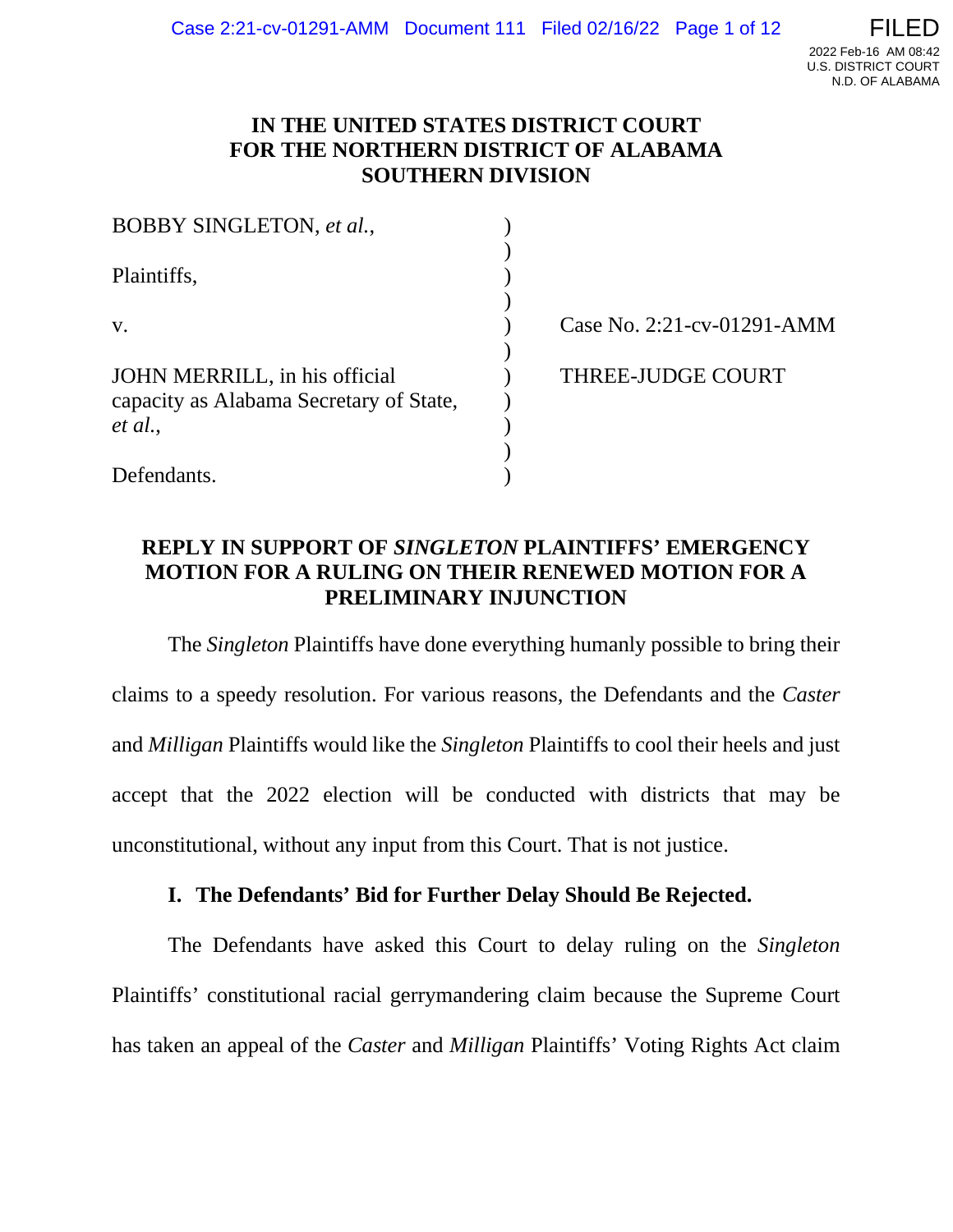#### Case 2:21-cv-01291-AMM Document 111 Filed 02/16/22 Page 2 of 12

and stayed this Court's injunction based on that claim. The Defendants rely on multiple flawed premises.

First, the standard for staying a district court's order on appeal differs from the standard governing a district court's decision to enter a preliminary injunction. As the Defendants argued to the Supreme Court, "A stay is appropriate when there is (1) 'a "reasonable probability" that four Justices will consider the issue sufficiently meritorious to grant certiorari or to note probable jurisdiction;' (2) 'a fair prospect that a majority of the Court will conclude that the decision below was erroneous;' and (3) 'a demonstration that irreparable harm is likely to result from the denial of a stay.'" Ex. 1 (Defendants' Application for a Stay in *Merrill v. Milligan*) at 16 (quoting *Rostker v. Goldberg*, 448 U.S. 1306, 1308 (1980) (Brennan, J., in chambers), and citing *Hollingsworth v. Perry*, 558 U.S. 183, 190 (2010) (per curiam)). There is no balancing of the equities, just a preliminary examination of the merits and the effect of the denial of a stay on the applicant. For a preliminary injunction, the standard is different: "'A party seeking a preliminary injunction must establish that (1) it has a substantial likelihood of success on the merits; (2) irreparable injury will be suffered unless the injunction issues; (3) the threatened injury to the movant outweighs whatever damage the proposed injunction may cause the opposing party; and (4) if issued, the injunction would not be adverse to the public interest.'" Doc. 88 (Preliminary Injunction Memorandum Opinion and Order)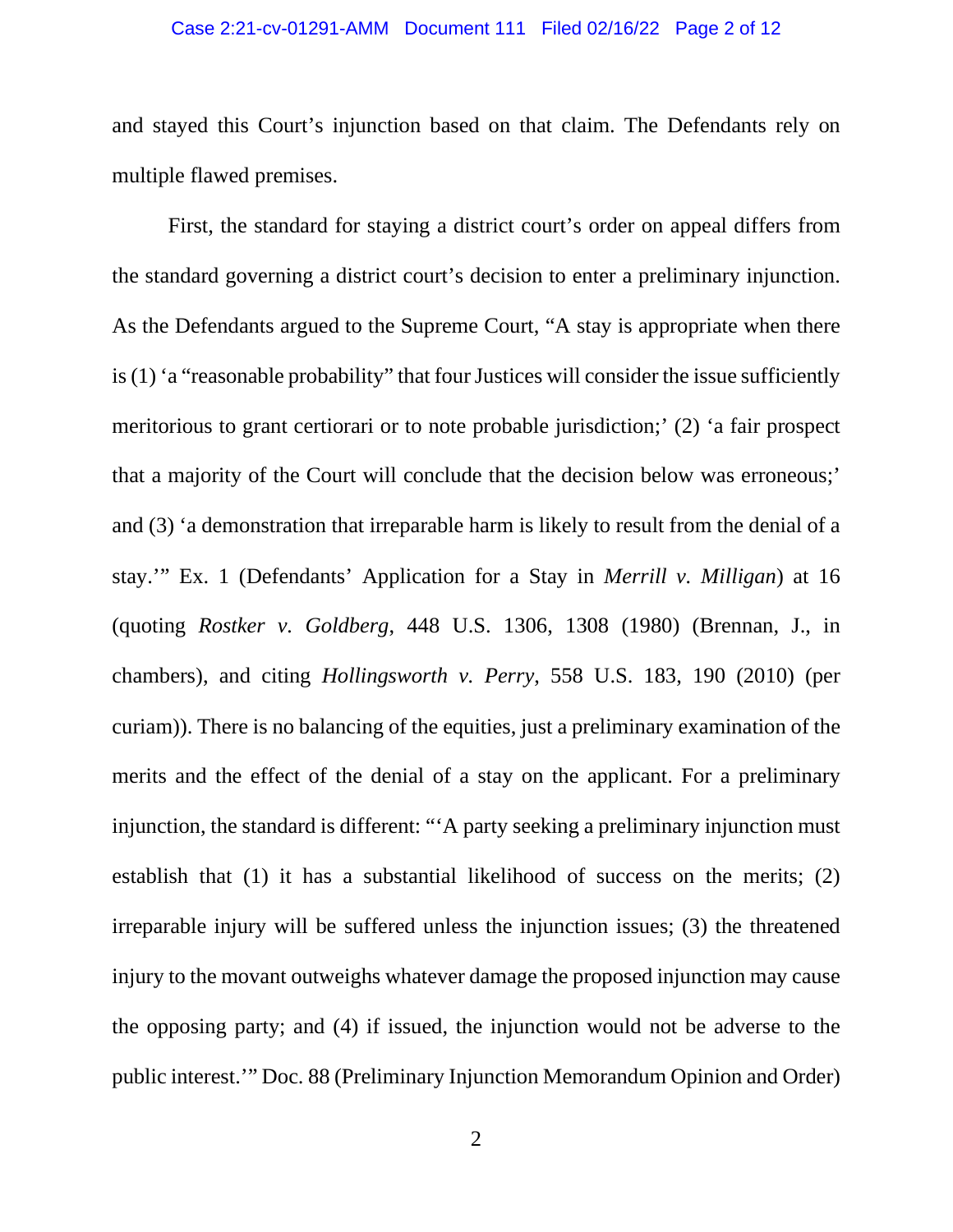#### Case 2:21-cv-01291-AMM Document 111 Filed 02/16/22 Page 3 of 12

(quoting *Vital Pharms., Inc. v. Alfieri*, No. 20-14217, 2022 WL 179337, at \*5 (11th Cir. Jan. 20, 2022)). The Supreme Court does not consider irreparable injury to the party seeking the injunction, weigh that injury against the opposing party's, or consider the public interest; this Court must do so.

Therefore, the Supreme Court's decision, which does not explain its reasoning, does not control the outcome of the *Singleton* Plaintiffs' motion for a preliminary injunction. At most, it shows that a majority of the Supreme Court believed that there is fair prospect that this Court decided the Voting Rights Act claim incorrectly, and that the Defendants would suffer irreparable harm absent a stay. But the *Singleton* Plaintiffs are not asserting a Voting Rights Act claim, and this Court has twice concluded that whatever harm the Defendants might suffer from an injunction is outweighed by Alabamians' "irreparable harm if they must vote in the 2022 congressional elections based on a redistricting plan that violates federal law." Doc. 88 at 197–204; Doc. 93 (Order Denying Defendants' Emergency Motion for Stay Pending Appeal) at 27–33.

The Defendants lean heavily on the two-Justice concurrence in *Caster* and *Milligan*, which states that it is too late to enjoin the enacted 2021 plan under *Purcell v. Gonzalez*, 549 U.S. 1 (2006) (per curiam). Doc. 109 at 4–7 (citing *Merrill v. Milligan*, 2022 WL 354467, at \*2 (U.S. Feb. 7, 2022) (Kavanaugh, J., concurring)). Needless to say, a two-Justice concurrence is not precedential. *Planned Parenthood*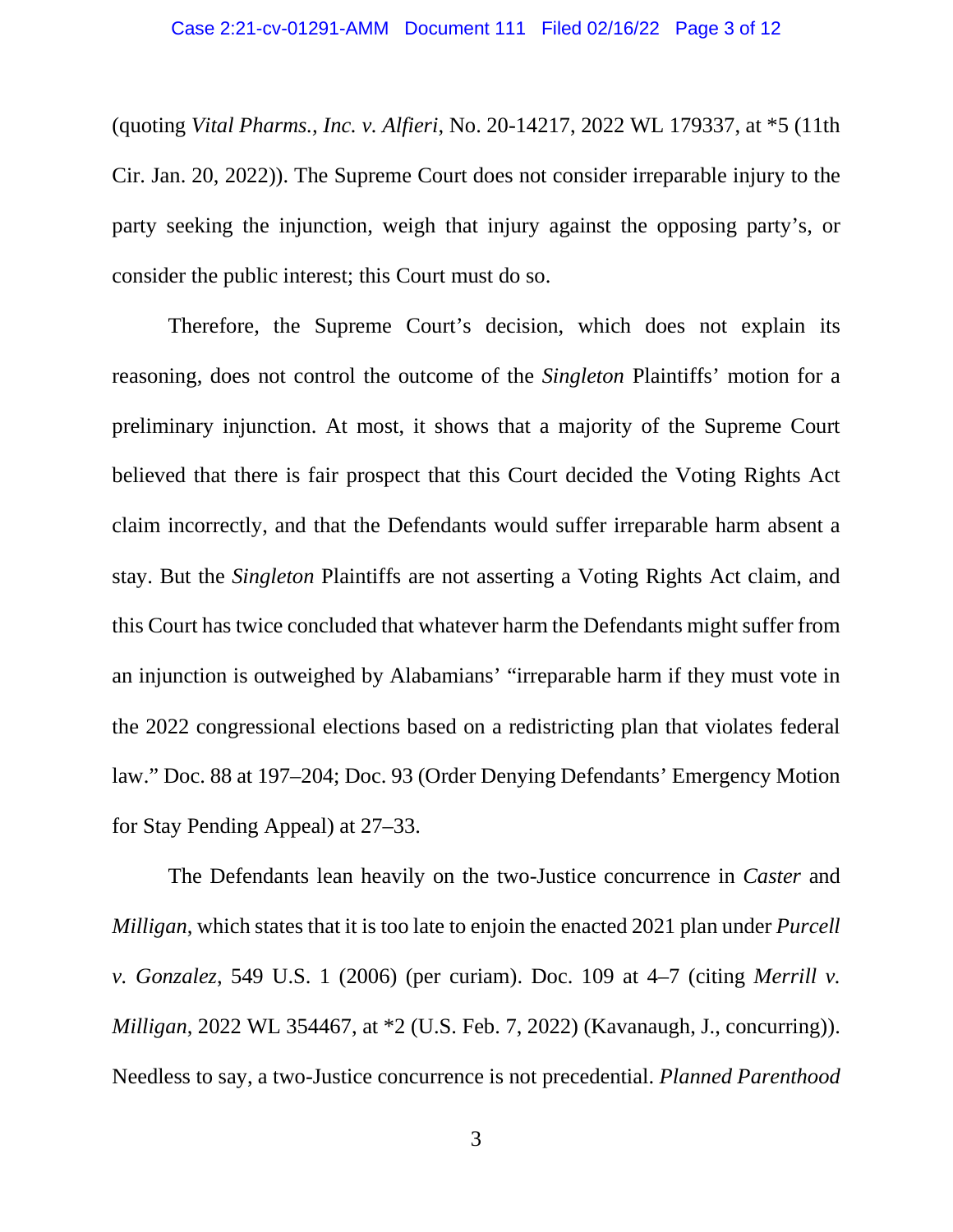*of Ind. & Ky., Inc. v. Box*, 991 F.3d 740, 746 (7th Cir. 2021) ("We simply do not survey non-majority opinions to count likely votes and boldly anticipate overruling of Supreme Court precedents. That is not our job."). If anything, it shows that three of the five Justices in the majority were unwilling to agree it is too late to provide judicial relief in time for the 2022 elections. Combined with the four Justices who would not have ordered a stay, there are seven Justices who did not show support for the concurrence's reasoning. And even under the non-precedential test that the concurrence created for exceptions to the *Purcell* principle, the *Singleton* Plaintiffs satisfy every prong. Doc. 104 at 2–3.

Second, the remedy the *Singleton* Plaintiffs are seeking can be implemented more quickly and easily than the remedy ordered in *Caster* and *Milligan*, tipping the equities even further in the *Singleton* Plaintiffs' favor. In *Caster* and *Milligan*, this Court ordered a procedure in which the special master and cartographer would file a report and recommendations by February 22. Doc. 102 (Order Appointing Special Master and Appointing Expert Cartographer) at 8. Sometime after that, the Court intended to hold "a public hearing to receive comments and objections" on the recommended plans, *id.*, and the Court presumably would have ordered one of those plans following that hearing. Realistically, then, this Court was prepared to order a new plan, which would likely make large splits in several counties and precincts, late in the week of February 22 at the earliest. Here, the *Singleton* Plaintiffs are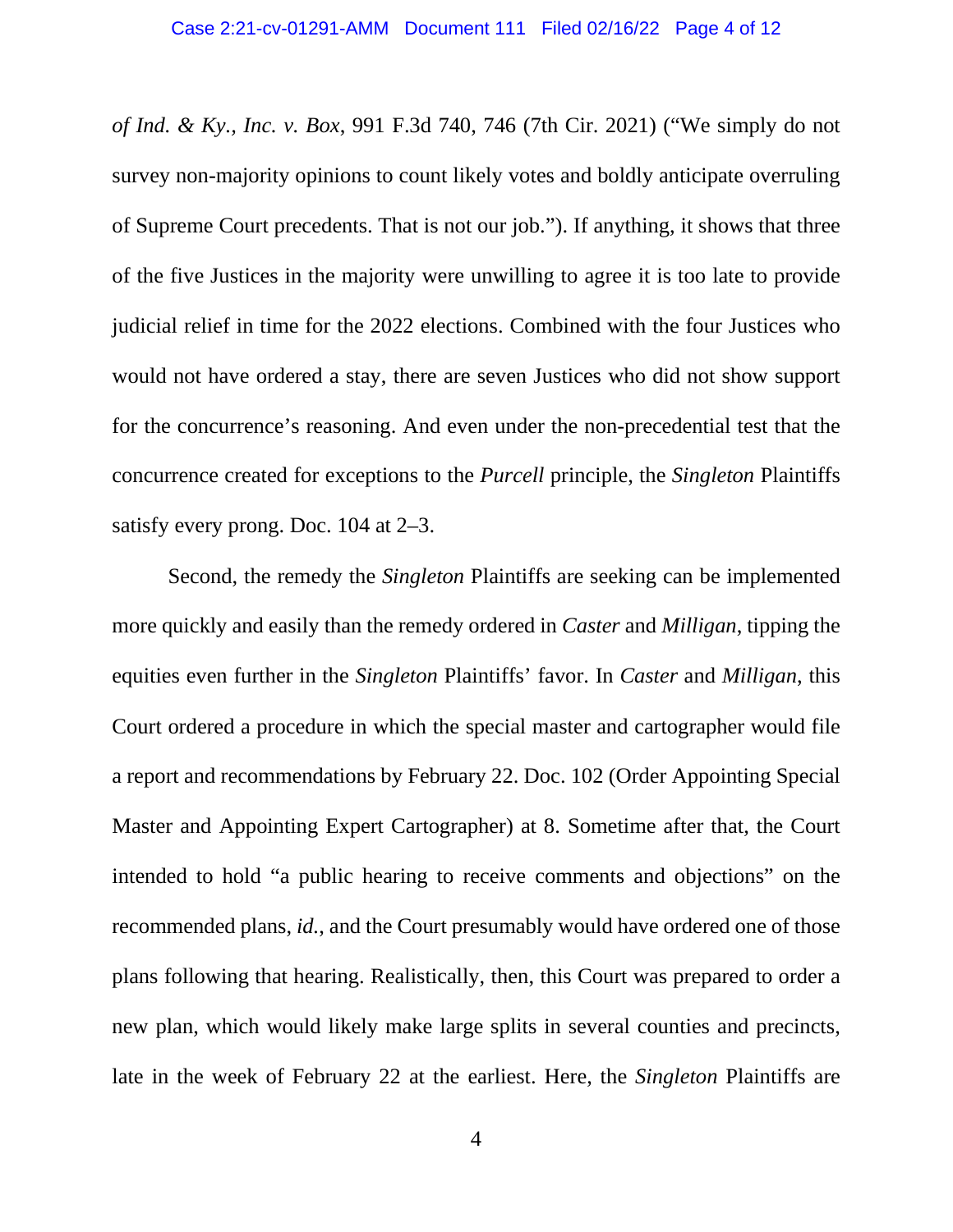asking the Court to order one of three plans that create minimal disruption for election officials because they split as few counties as possible, or none at all, and they place at most 0.4% of Alabamians in a district different from the one in which others in their county vote. Doc. 84 at 24–25.[1](#page-4-0) Those plans were introduced in the Legislature in October 2021 and made part of the *Singleton* Plaintiffs' Amended Complaint on November 4, Doc. 15  $\P$  47, they have been vetted by the Legislature's mapping software, and the Defendants have never identified anything that would prevent the Court from ordering them. These plans satisfy the Legislature's redistricting criteria as well as or better than the districts the Legislature enacted in 2021. Doc. 57 (Renewed Motion for Preliminary Injunction) at 31–40. This Court could order them today, giving the Defendants, election officials, and candidates even more time to prepare than they had under the Court's previous remedy.

Third, leaving *Singleton* out of the appeal of *Caster* and *Milligan* would disserve judicial economy because it would cause the Supreme Court to decide those cases with blinders on, and create *seriatim* proceedings when one would suffice. The Defendants themselves admit that "the questions the Supreme Court is set to resolve in *Milligan* and *Caster* are intertwined with the Equal Protection Clause arguments

<span id="page-4-0"></span><sup>&</sup>lt;sup>1</sup> The Defendants obliquely imply that this figure may not be accurate, Doc. 103 at 6 ("even" if Plaintiffs' assertion about voter reassignment under their maps is true …"), but it is based on the Defendants' own exhibits, which were entered into the record without objection. Doc. 84 at 25 (citing Exhibits D124 and D134). The Defendants have not identified any basis to question this figure.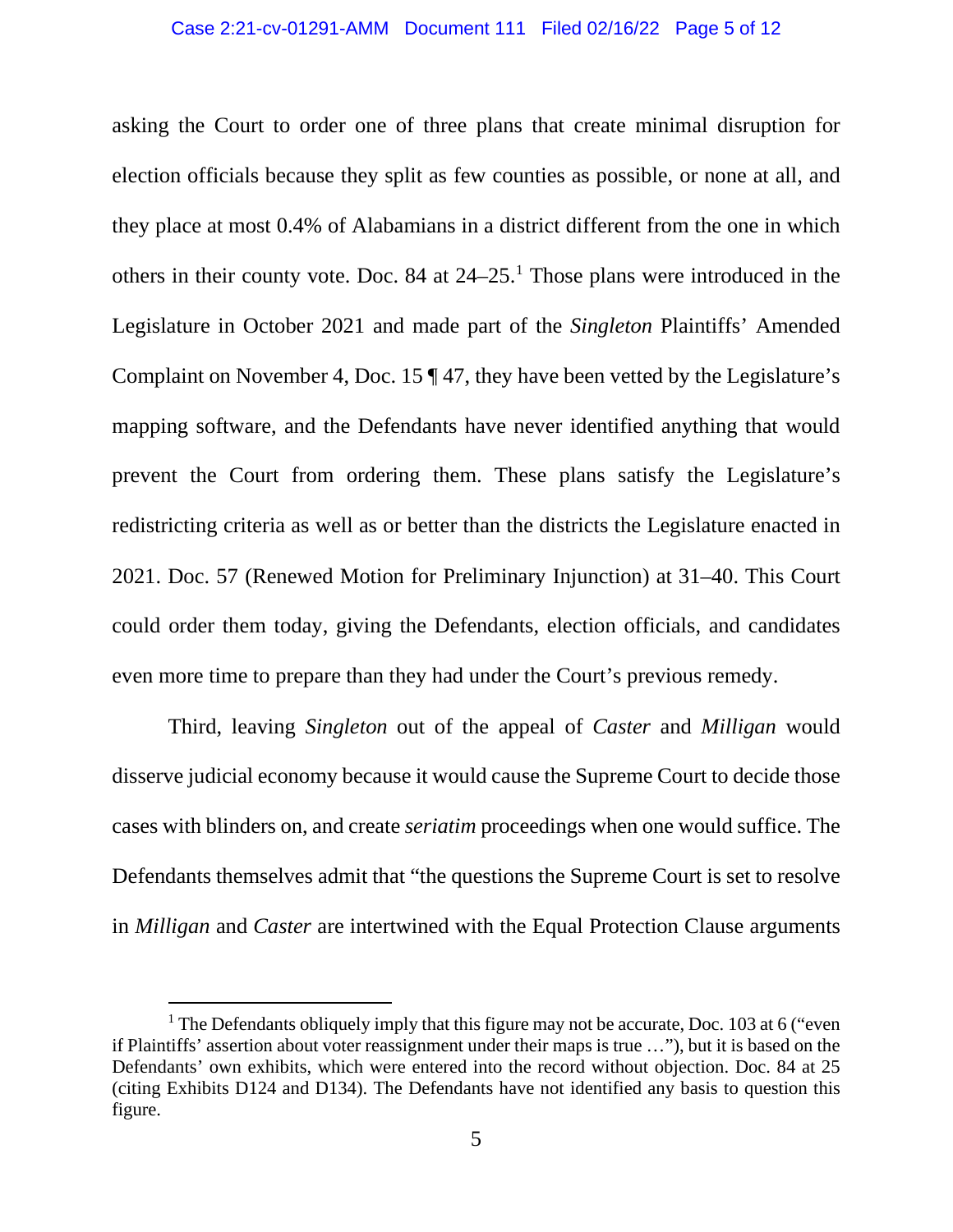raised in *Singleton*." Doc. 109 at 3. Therefore, they propose to have the Supreme Court enter a decision that would affect the *Singleton* Plaintiffs' rights without their participation. *Singleton* raises issues that are important to the resolution of *Caster* and *Milligan* and should not be left behind. For example, on appeal the Defendants have failed to acknowledge that the enacted 2021 plan—the baseline for the Voting Rights Act claims in *Caster* and *Milligan*—is an unconstitutional racial gerrymander. Also, under *Cooper v. Harris*, before a district can be designed to be majority-minority under the Voting Rights Act, there must be "a strong basis in evidence" that "a plaintiff could establish the *Gingles* preconditions—including effective white bloc-voting—in a new district created without [race-based] measures." 137 S. Ct. 1455, 1471 (2017). The *Singleton* Plaintiffs' Whole County Plan and its alternatives, which no one contends were drawn on the basis of race, show that it is possible to draw effective crossover districts in which Black voters do not comprise a majority but consistently have an equal opportunity to elect the candidate of their choice. Doc. 84 at 16–20. Neither the Defendants nor the *Caster* and *Milligan* Plaintiffs, however, have called the Supreme Court's attention to these opportunity districts drawn without a focus on race. Because "the questions the Supreme Court is set to resolve in *Milligan* and *Caster* are intertwined with the Equal Protection Clause arguments raised in *Singleton*," Doc. 109 at 3, judicial economy favors having the Supreme Court decide those questions together, not getting an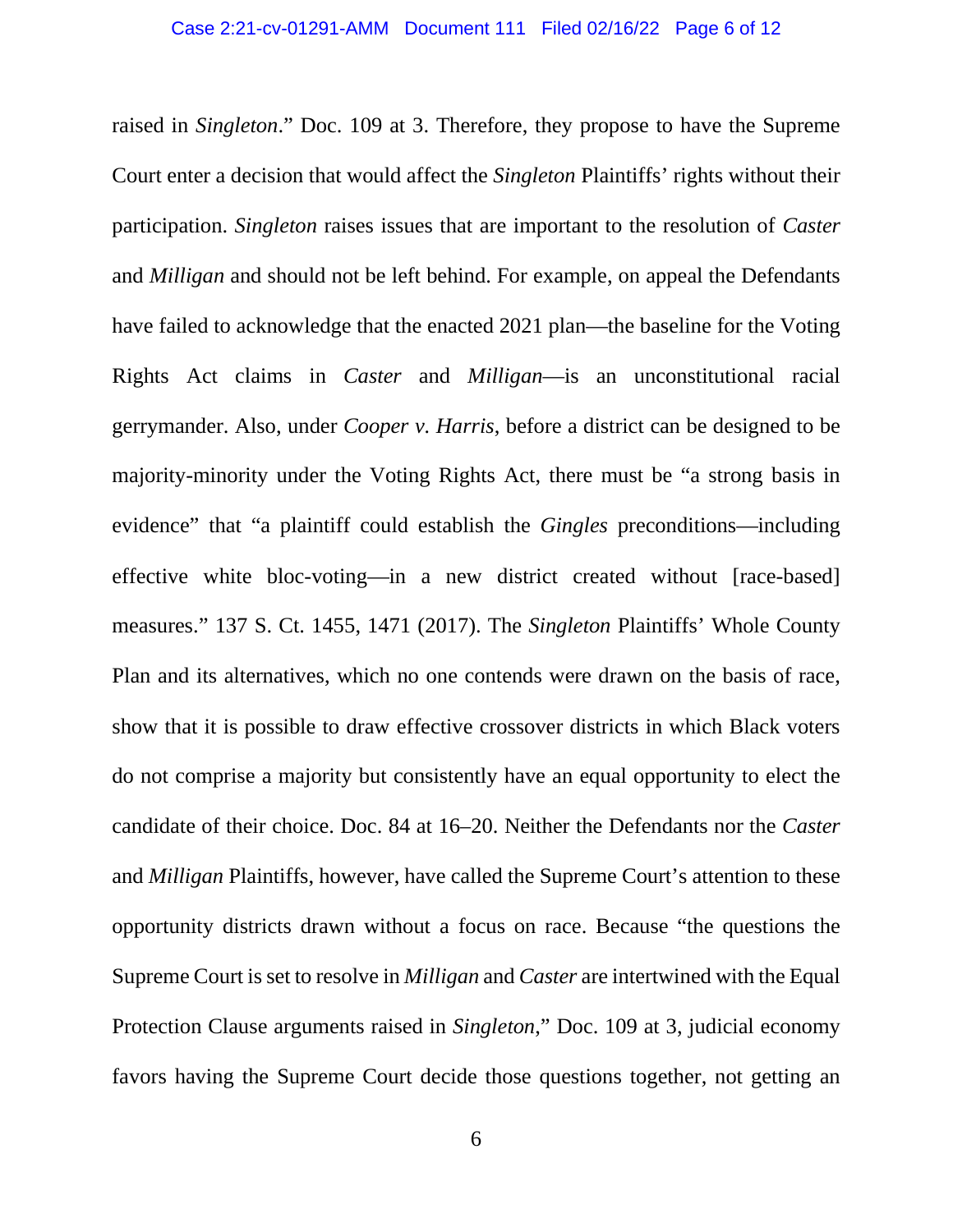#### Case 2:21-cv-01291-AMM Document 111 Filed 02/16/22 Page 7 of 12

opinion in *Caster* and *Milligan* without the benefit of the *Singleton* Plaintiffs' participation, then trying to apply the *Caster* and *Milligan* holdings to *Singleton* in this Court (which may be difficult because the Supreme Court will not be asked to answer the questions at issue in *Singleton*), followed by an inevitable appeal to the Supreme Court in *Singleton*. Doctrinally and procedurally, taking one bite at the apple makes far more sense.

Fourth, in light of everything that has transpired in this case, the Defendants' argument that the Legislature should be given an opportunity to draw new districts comes close to bad faith. When this Court strongly encouraged the Legislature to draw a remedial map itself, Senators Singleton and Smitherman acted diligently, introducing a bill that would remedy the unconstitutional racial gerrymander in District 7 while keeping other districts as close to the enacted 2021 plan as possible. Exs. 2 (Senate Bill 161), 3 (map of districts under Senate Bill 161). Their bill is languishing in committee, and no other Senators have introduced plans of their own. Senator Singleton has declared under penalty of perjury that members of the leadership in the Legislature have told him that no attempt will be made to enact a new plan while an appeal is pending. Doc. 98-1. The House and Senate Chairs of the Reapportionment Committee, who intervened in this case, have not denied this. There is no reasonable prospect that the Legislature will attempt to comply with an injunction based on the Equal Protection Clause any more than an injunction based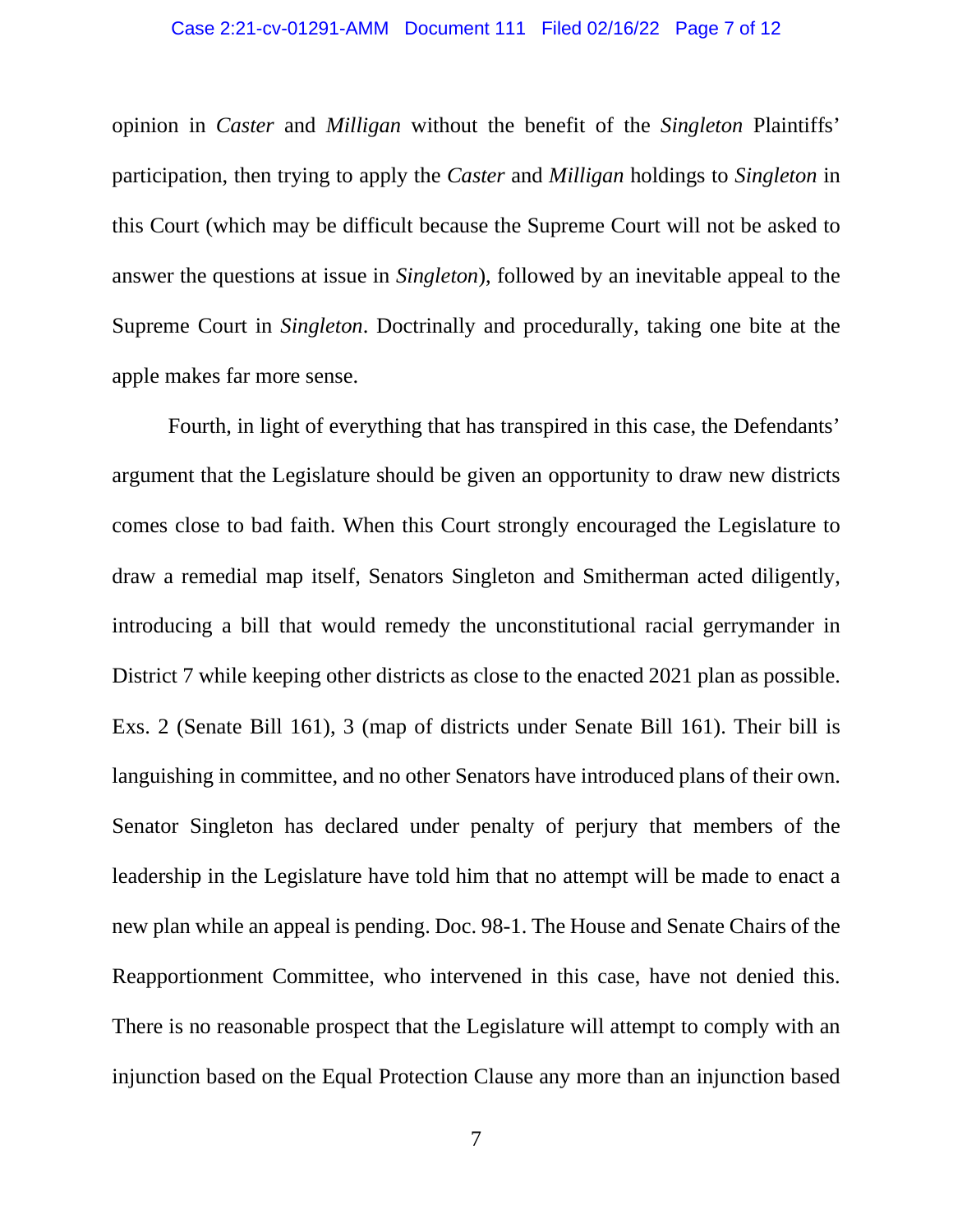#### Case 2:21-cv-01291-AMM Document 111 Filed 02/16/22 Page 8 of 12

on the Voting Rights Act. While this Court's responsibility to order a remedy itself is unwelcome, it is necessary.

Fifth, the Defendants argue that the *Singleton* Plaintiffs are unlikely to succeed on the merits. But the current motion is not about the merits; it is about whether the preliminary injunction motions should be decided now. If the *Singleton* Plaintiffs' racial gerrymandering claim lacks merit, that would be a reason to deny a preliminary injunction, not to refuse to rule on it at all. In any event, the merits of the racial gerrymandering claim are plain. Despite numerous opportunities to do so, the Defendants have yet to find a coherent response to the simple facts that (1) the shape and demographics of a district alone can justify finding a racial gerrymander (satisfying the motive element of the claim), (2) the Defendants have stipulated that the 1992 plan was based predominantly on race, (3) the Defendants have argued repeatedly that the changes to the Legislature's plans through 2021 were insubstantial, and (4) the Defendants have disclaimed any attempt to satisfy strict scrutiny. Doc 57 at 12–22; Doc. 76 (Reply in Support of Renewed Motion for Preliminary Injunction) at 2–14; Doc. 84 at 4–12, 26–36. That alone is enough to compel a finding in the *Singleton* Plaintiffs' favor. Moreover, the Defendants offer no response at all to the direct evidence that the Legislature adopted the 2021 plan with a racial target without any legitimate basis to conclude that doing so was required by the Voting Rights Act. Doc. 84 at 20–22, 32, 35, 36. The *Singleton*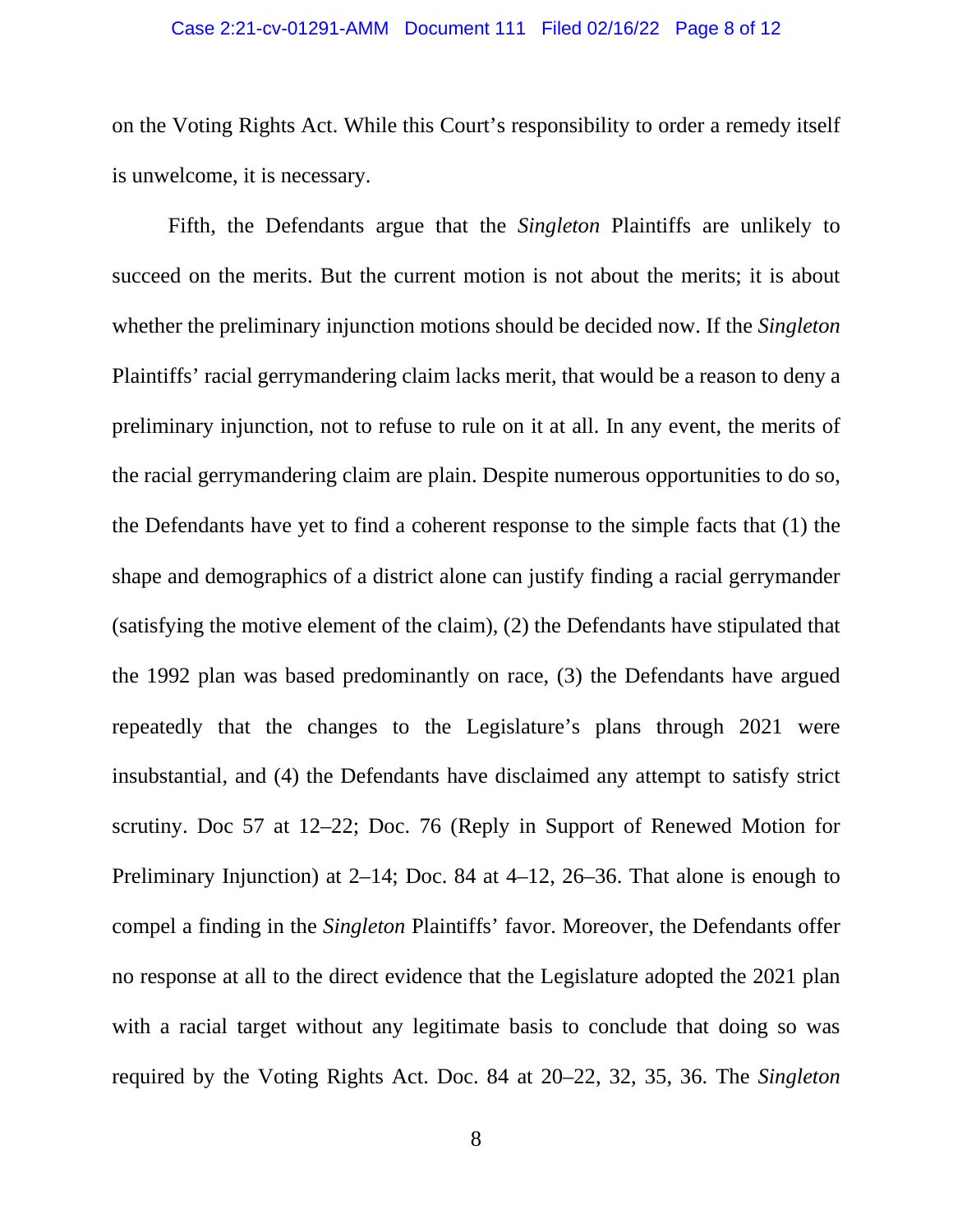Plaintiffs' claim is overwhelmingly likely to succeed on the merits, making further delay inappropriate.

## **II. Because** *Singleton* **Is Not Consolidated with** *Caster* **or** *Milligan* **and Was Not Appealed, It Can Be Decided Now.**

The *Milligan* and *Caster* responses mistake the posture of *Singleton*, assuming that it is still consolidated with *Milligan*. Doc. 135, *Milligan v. Merrill*, No. 21-cv-1530 (*Milligan* Br.) at 2–3; Doc. 127, *Caster v. Merrill*, No. 21-cv-1536 (*Caster* Br.) at 1. *Singleton* and *Milligan*, however, were consolidated "for the limited purposes of discovery and a hearing relevant to the applications for preliminary injunctive relief in those cases." Doc. 45 at 6. Thus, the limited consolidation of *Singleton* and *Milligan* ended when the preliminary injunction hearing adjourned on January 12. [2](#page-8-0)

Because *Singleton* and *Milligan* are not consolidated, the *Caster* response is incorrect when it states that "Defendants' appeal of the three-judge court's January 24 order in *Milligan* was, therefore, also an appeal of the same order in *Singleton*." *Caster* Br. at 1. The Court entered the same order in both cases, but the Defendants clearly did not appeal the order in *Singleton*. No notice of appeal was filed on the *Singleton* docket. The *Singleton* Plaintiffs were not respondents in any of the Voting Rights Act appeals. The Defendants' appeal of *Milligan* was captioned *Merrill v. Milligan* only, and the Defendants did not purport to appeal *Singleton*, did not apply

<span id="page-8-0"></span><sup>2</sup> If *Singleton* and *Milligan* were still consolidated, the *Singleton* Plaintiffs would not oppose the *Milligan* Plaintiffs' request that the cases be severed.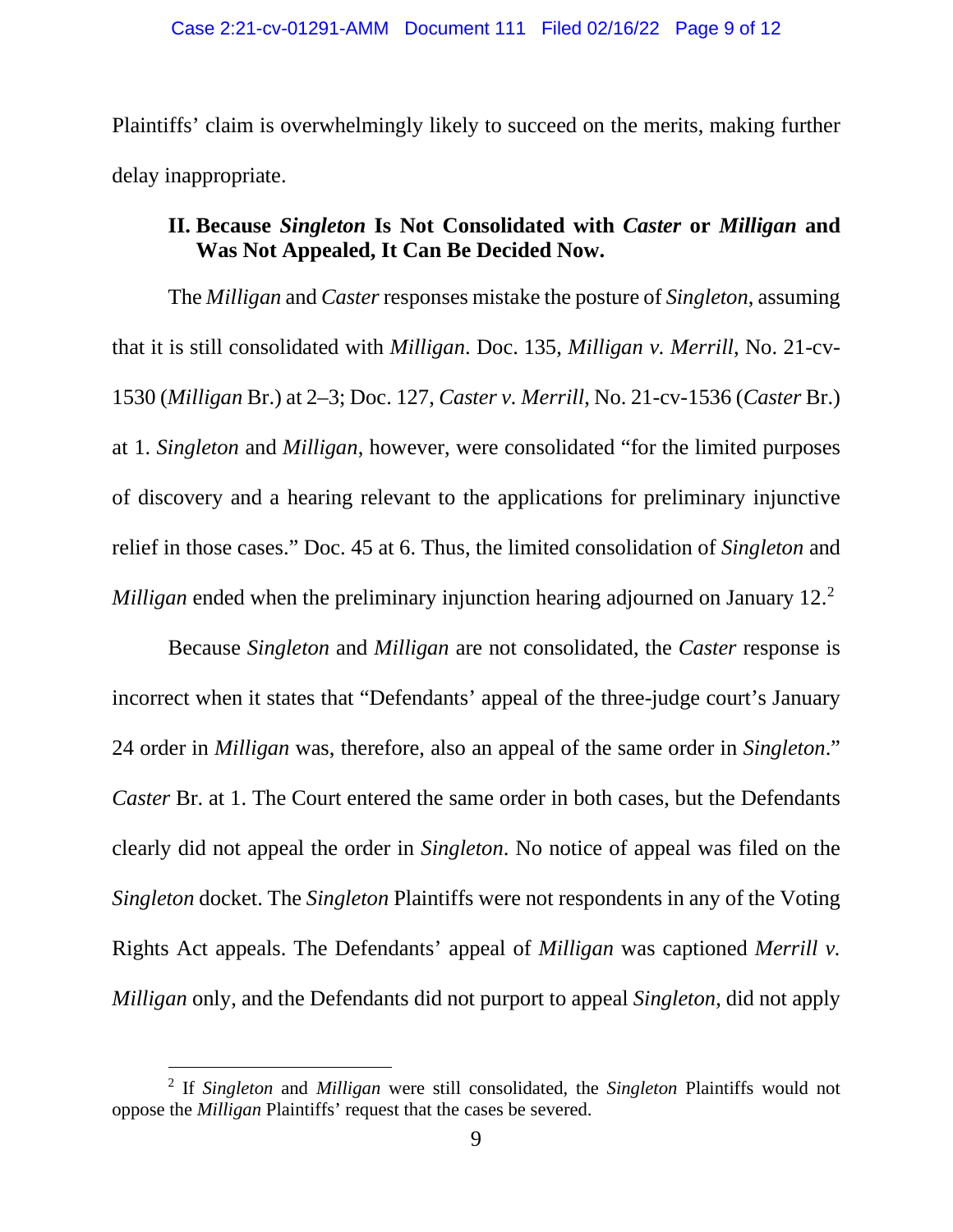to the Supreme Court for a stay in *Singleton*, and did not ask the Supreme Court to consider the claims in *Singleton*. Even if *Singleton* had been appealed in some hypertechnical sense (and it was not), an appeal does not divest a district court of the entire case; it "divests the district court of its control *over those aspects of the case involved in the appeal*." *Griggs v. Provident Consumer Discount Co.*, 459 U.S. 56, 58 (1982) (emphasis added). The constitutional racial gerrymandering claim in *Singleton* has not been decided and is not on appeal to the Supreme Court, and this Court retains jurisdiction over that claim. Notably, the Defendants, who understand the scope of their appeal as well as anyone, do not join the *Caster* Plaintiffs in claiming that this Court lacks jurisdiction to enter a preliminary injunction in favor of the *Singleton* Plaintiffs. Nor do the *Milligan* Plaintiffs. There is no jurisdictional obstacle to a preliminary injunction.

The *Milligan* response makes one other argument, that consideration of the racial gerrymandering claim "will be aided by a fuller evidentiary record." *Milligan* Br. at 2. The *Singleton* Plaintiffs have explained why the evidentiary record as it stands now is more than enough to grant a preliminary injunction; in fact, the Defendants' stipulations and admissions alone are enough. *See generally* Doc. 84. The *Singleton* Plaintiffs are comfortable with the evidence they have, and the Defendants have never argued that they lacked evidence necessary to respond to the racial gerrymandering claim. But, again, if the *Singleton* Plaintiffs' evidence is too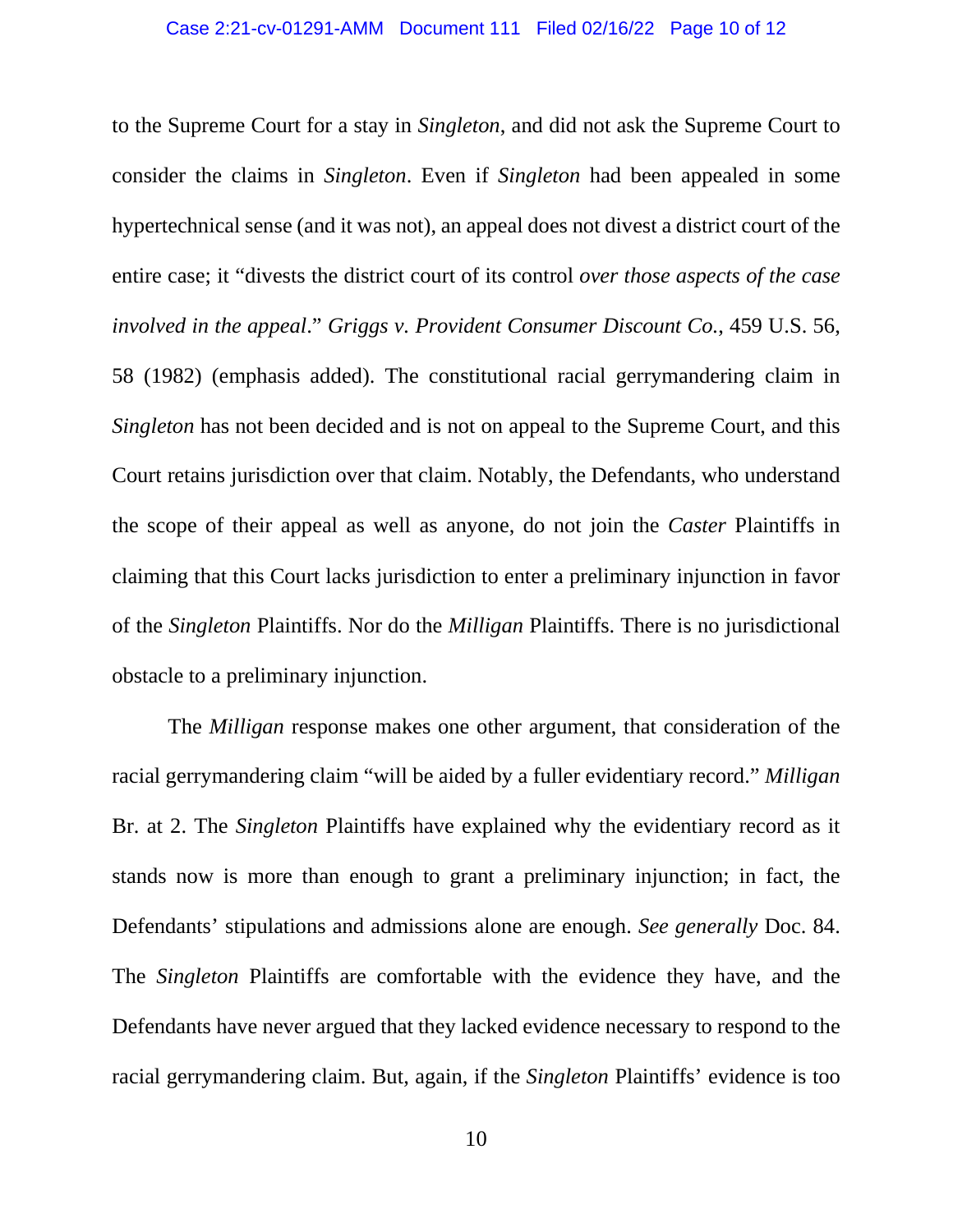weak to establish a likelihood of success on the merits, that would be a reason to deny a preliminary injunction, not to refuse to address it at all.

### **CONCLUSION**

A diligent plaintiff should not have to wait for years for relief on a plainly meritorious claim of racial gerrymandering. This Court should enjoin the use of the Legislature's gerrymandered plan and order that one of the *Singleton* Plaintiffs' plans be used in its place.

Dated: February 16, 2022 Respectfully submitted,

*/s/ James Uriah Blacksher* James Uriah Blacksher 825 Linwood Road Birmingham, AL 35222 Tel: (205) 612-3752 Fax: (866) 845-4395 Email: [jublacksher@gmail.com](mailto:jublacksher@gmail.com)

Joe R. Whatley, Jr. W. Tucker Brown WHATLEY KALLAS, LLP 2001 Park Place North 1000 Park Place Tower Birmingham, AL 35203 Tel: (205) 488-1200 Fax: (800) 922-4851 Email: [jwhatley@whatleykallas.com](mailto:jwhatley@whatleykallas.com) [tbrown@whatleykallas.com](mailto:tbrown@whatleykallas.com)

*/s/ Henry C. Quillen* Henry C. Quillen (admitted *pro hac vice)* WHATLEY KALLAS, LLP 159 Middle Street, Suite 2C